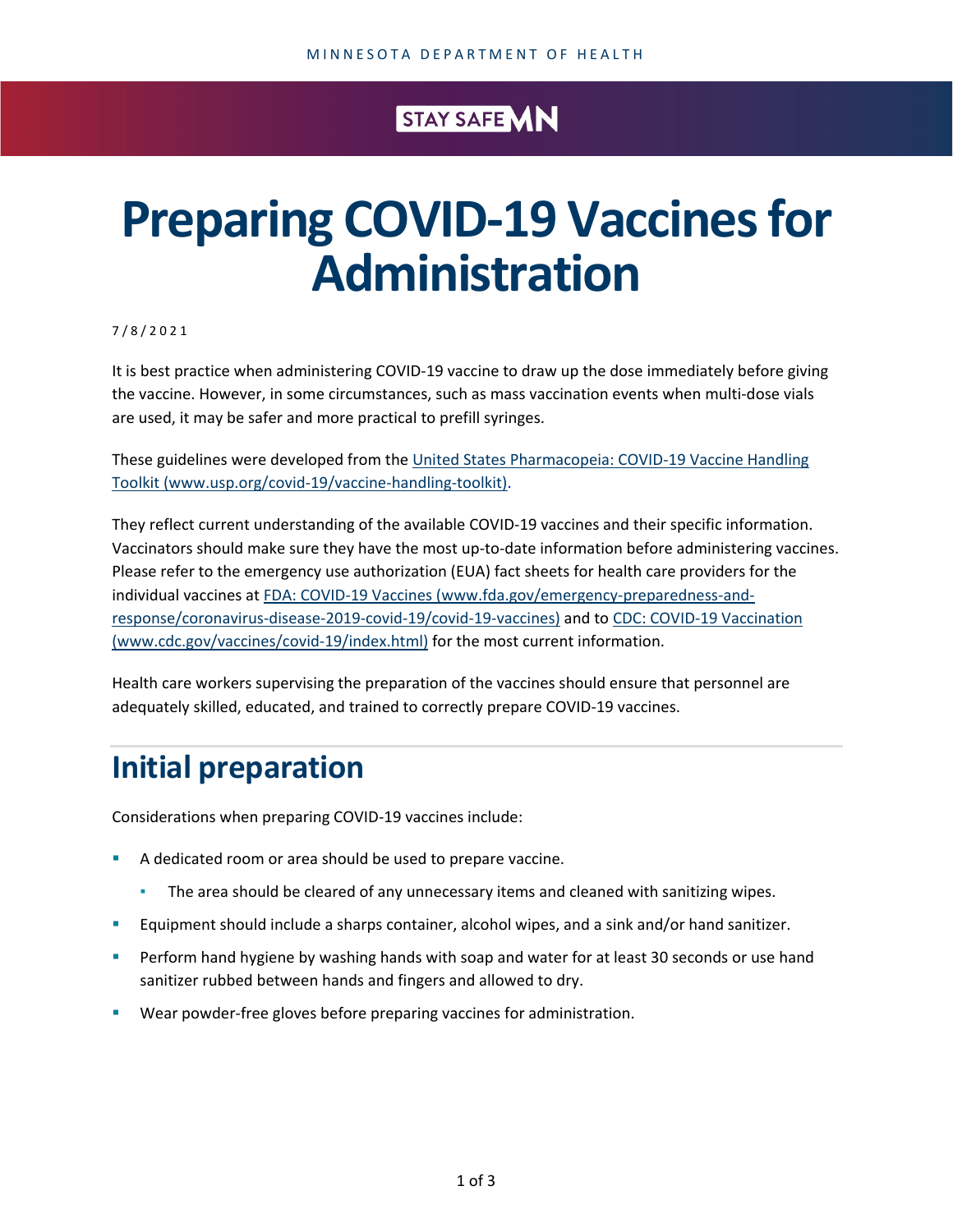#### **Use aseptic technique**

Aseptic technique should be used to prepare vaccines for administration to prevent the vaccines from being contaminated with microorganisms from the environment or from the people preparing them. Aseptic technique considerations for vaccine preparation should include the following:

- Follow requirements related to competency and training of vaccine preparation and administration, as appropriate.
- Inspect vials for cracks or leaks.
- Inspect vaccine for discoloration or particulates before proceeding.
	- Pfizer and Moderna COVID-19 vaccine should be white to off-white in color and may contain white or translucent particles. Do not use if liquid contains other particulate matter or is discolored.
	- **Janssen (Johnson & Johnson) COVID-19 vaccine should be colorless to slightly yellow, clear to** very opalescent suspension. Do not use if liquid contains particulate matter or is discolored.
- **BUDIST 2018 ISS 2018 12 THS 2018 VISTOR 10 ISS 2018 10 ISS 2018 10 ISS 2018 10 ISS 2018 10 ISS 2019 10 ISS 2019**
- Allow the alcohol to dry before piercing stoppers with sterile needles.
- **Avoid touching critical parts of the components being used for preparing the vaccines (e.g., needles,** disinfected vial stoppers) to minimize microbial contamination.
- Place all used syringes and needles into a sharps container.

## **Withdrawing doses**

Ensure complete doses are withdrawn and that safe practices are followed with these practices:

- If applicable, ensure needle and syringe are tightly luer-locked together.
- Consider using the smallest syringe appropriate for the dose to improve dose accuracy. For example, a 0.3 mL or 0.5 mL dose should be drawn up using a 1 mL syringe.
- The same needle should be used for withdrawal and administration. This eliminates the need to change needles and therefore reduces the risk of touch-contamination to the vaccine.
- **EXELT** Exercise care to avoid contaminating or bending the needle.
- **Use safe practices when recapping the needle after withdrawing and before administration.**
- Small air bubbles in the syringe can be ignored. Avoid tapping the syringe because of the theoretical risk of inactivating the vaccine or degraded quality.
- **Never** combine or "pool" partial doses from two or more vials to obtain one or more doses of vaccine.